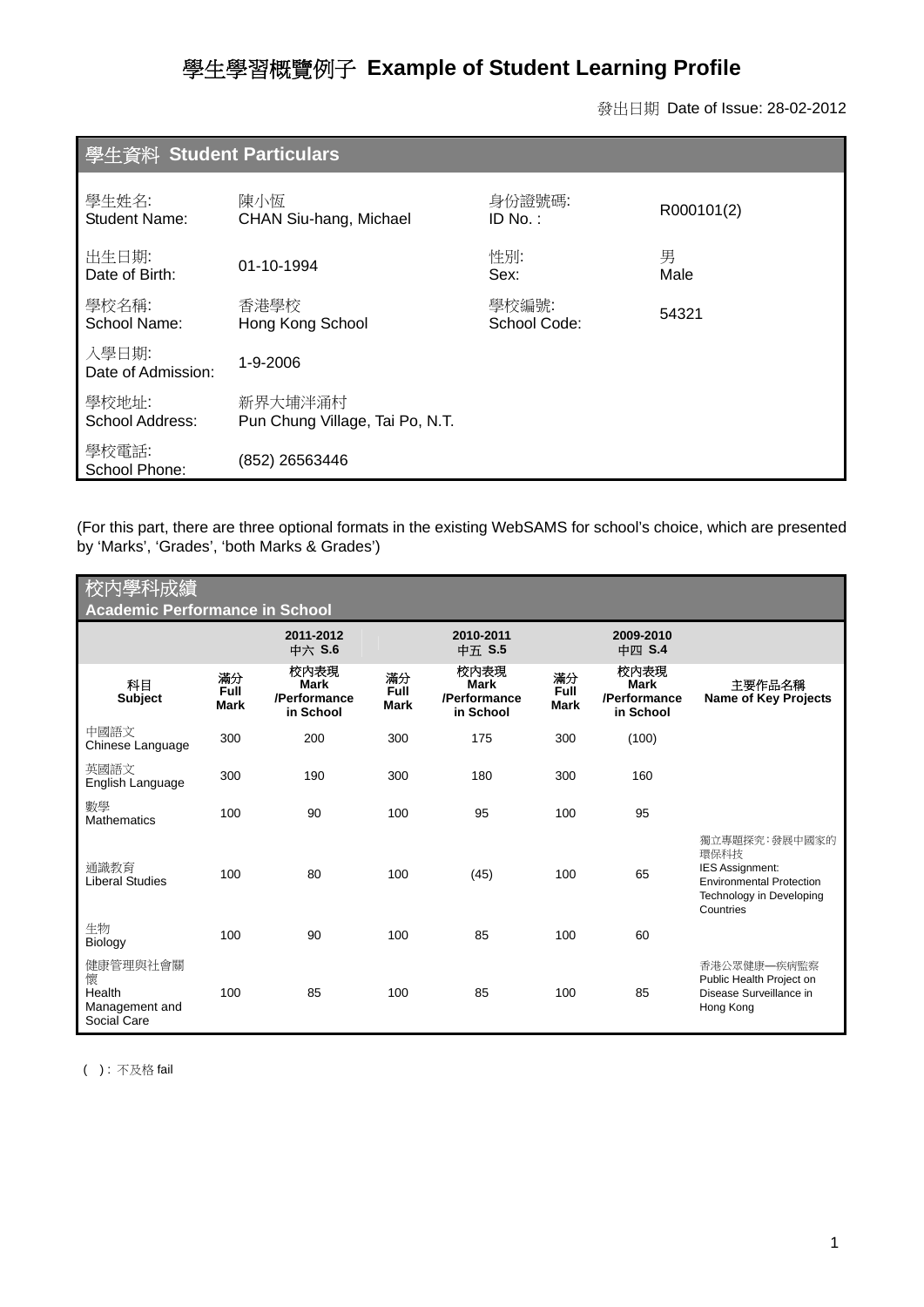# 其他學習經歷 **Other Learning Experiences**

其他學習經歷的有關資料,須由學校確認。其他學習經歷可透過由學校舉辦或學校與校外機構合辦的學習活動 獲得,包括在上課時間表以內及/或以外的學習時間進行的有關學習經歷。除核心及選修科目外,在高中學習階 段的其他學習經歷,尚包括德育及公民教育、藝術發展、體育發展、社會服務及與工作有關的經驗。 Information about Other Learning Experiences must be validated by the school. Other Learning Experiences can be achieved through programmes organised by the school or co-organised by the school with outside organisations. They may include learning experiences implemented during time-tabled and/or non-time-tabled learning time. Apart from core and elective subjects, Other Learning Experiences that the student participates in during his/her senior secondary education include Moral and Civic Education, Aesthetic Development, Physical Development, Community Service and Career-related Experiences.

| 活動項目(及簡介)*<br>Programmes (with description)                                                                                                                                                                                                                                                                                                                                                                                                                                                                                                                                                                                                   | 學年<br>School<br>Year | 參與角色<br>Role of<br>Participation | 合辦機構 (如有)<br>Partner<br>Organisations<br>(if any)                                                                                   | 其他學習經歷的<br>主要範疇<br>Major Components of<br>Other Learning<br>Experiences                                                  | 獎項 / 證書文憑 / 成就<br>** (如有)<br>Awards / Certifications /<br>Achievements (if any)                           |
|-----------------------------------------------------------------------------------------------------------------------------------------------------------------------------------------------------------------------------------------------------------------------------------------------------------------------------------------------------------------------------------------------------------------------------------------------------------------------------------------------------------------------------------------------------------------------------------------------------------------------------------------------|----------------------|----------------------------------|-------------------------------------------------------------------------------------------------------------------------------------|--------------------------------------------------------------------------------------------------------------------------|-----------------------------------------------------------------------------------------------------------|
| 共同策劃社會服務<br><b>Community Service Together</b><br>在教師和社福機構專家的指導下,學<br>生組成小組去策劃社會服務。組織工<br>作包括計劃、跟社福機構聯絡及評估<br>服務。這項活動的目的是為提升學生<br>承擔重要責任的能力及學習的素質<br>(例如解決問題的能力、創意和責任<br>感)。<br><b>Students</b><br>organise<br>their<br>own<br>Community Service in small groups,<br>under supervision of teachers and<br>experts from community agencies.<br>Tasks include planning, liaising with<br>community agencies as well as<br>evaluating<br>their<br>service.<br>The<br>programme is designed to empower<br>students with key responsibilities and<br>enhance their quality of learning (e.g.<br>problem solving, creativity and<br>responsibility). | 2009-2010            | 組長<br>Group leader               | 香港青年協會<br>The Hong Kong<br>Federation of Youth<br>Groups<br>香港小童群益會<br>The Boys' and<br>Girls' Clubs<br>Association of<br>Hong Kong | 社會服務<br><b>Community Service</b><br>德育及公民教育<br>Moral and Civic<br>Education<br>與工作有關的經驗<br>Career-related<br>Experiences | 出席證書<br>Certificate of Participation<br>學習紀錄<br>Learning Log<br>http://hk.blog.yahoo.com/lea<br>rning_log |
| 企業計劃<br>Company Programme<br>透過企業計劃,在義務商管顧問的指<br>導下,學生成立一「小型」公司,售<br>賣股票、生產及推廣貨品,及在最後<br>階段把公司清盤。活動的目的是營造<br>學習氣氛,讓學生與同儕及教師分享<br>學習成果。<br>This is an enterprise programme<br>requiring students to establish a<br>'mini' company under the guidance of<br>volunteer business advisors.<br>Students are responsible for selling<br>stock, producing and marketing real<br>products, as well as liquidating the<br>company at the last phase. It is<br>intended to build among students a<br>learning climate in which students<br>share their learning with peers and<br>teachers.                                                             | 2009-2010            | 會員<br>Member                     | 國際成就計劃香港<br>部<br>Junior Achievement<br>Hong Kong                                                                                    | 與工作有關的經驗<br>Career-related<br>Experiences                                                                                | 成就證書<br>Certificate of Achievement                                                                        |
| 健康生活日<br>A Day for Healthy Living<br>在特定的上課日舉行各種的球類運動<br>及與健康生活相關的活動,以提升學<br>生對健康的關注和對健康、體育運動<br>和生活方式的關係的了解。<br>A variety of ballgames, programmes<br>on healthy living and related activities<br>are held on a special school day to<br>increase students' concern and<br>understanding about the relations<br>among health, physical exercise and<br>lifestyle.                                                                                                                                                                                                                                                                            | 2009-2012            | 出席學生<br>Student<br>participant   |                                                                                                                                     | 體育發展<br><b>Physical Development</b><br>德育及公民教育<br>Moral and Civic<br>Education                                           |                                                                                                           |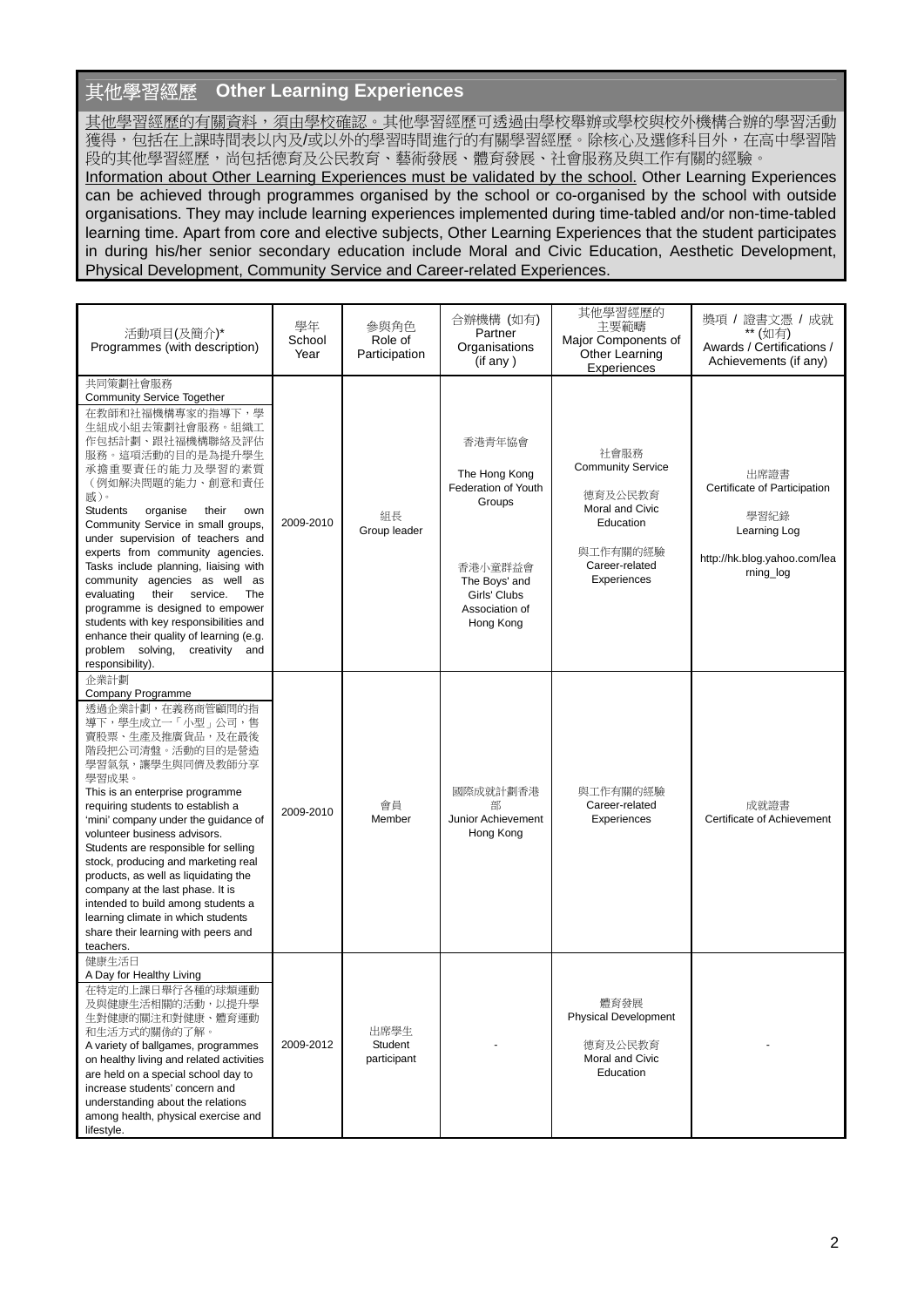| 校內戲劇節<br>In-school Drama Festival<br>戲劇節是學校每年舉行的大型活動,<br>當中包括一連串的表演項目及比賽,<br>讓所有學生以不同形式參與。學生不<br>僅學習如何有創意地製作戲劇,他們<br>並可多了解戲劇的歷史和發展,從而<br>學習如何欣賞藝術。<br>The Drama Festival is an annual<br>school function with a series of<br>programmes, including competitions,<br>designed for all students with<br>different forms of participation.<br>Students not only learn how to<br>produce plays creatively, but also<br>learn to understand the history and<br>development of drama and acquire a<br>sense of arts appreciation.                                                                                                                | 2010-2011 | 舞台經理<br>Stage manager    |                                                                       | 藝術發展<br>Aesthetic Development                                                                                | 優良證書<br>Certificate of Merit                     |
|--------------------------------------------------------------------------------------------------------------------------------------------------------------------------------------------------------------------------------------------------------------------------------------------------------------------------------------------------------------------------------------------------------------------------------------------------------------------------------------------------------------------------------------------------------------------------------------------------------------------------------------------|-----------|--------------------------|-----------------------------------------------------------------------|--------------------------------------------------------------------------------------------------------------|--------------------------------------------------|
| 濕地公園暑期實習計劃<br>Summer internship programme at the<br>Wetland Park<br>教師和學生一起接受環境教育的訓<br>練。計劃的整體目標是透過帶領導賞<br>活動推廣濕地保育,在學校及社區推<br>廣環保意識。學生參加導賞員訓練,<br>以提升能力及信心去配合服務的要<br>求。<br>Teachers and students undergo<br>training in the context of<br>environmental education .The overall<br>aim is to promote a sense of<br>environmental protection among<br>schools and communities through<br>leading guided tours to promote<br>wetland conservation at the end of<br>the programme. Training on<br>tour-guide skills is arranged to<br>enable students to develop the<br>abilities and confidence to meet the<br>service's requirements.       | 2010-2011 | 會員<br>Member             | 香港濕地公園<br>Hong Kong<br><b>Wetland Park</b>                            | 德育及公民教育<br>Moral and Civic<br>Education<br>社會服務<br><b>Community Service</b>                                  | 出席證書<br>Certificate of Participation             |
| 文化藝術義工計劃<br><b>Cultural Services Volunteers Scheme</b><br>本計劃透過義務工作訓練,讓學生推<br>廣藝術及文化的能力。藉著一連串的<br>學習活動及接觸不同的藝術模式及文<br>化的機會,擴闊學生視野及提升其對<br>人文生活素質的關注,讓他們的領導<br>能力、溝通能力及創造力得以發展。<br>The Scheme is designed to equip<br>students with capabilities to promote<br>art and culture through voluntary<br>service. With a range of learning<br>opportunities and exposures to<br>different art forms and cultures,<br>students broaden their horizons and<br>become more aware of the need to<br>raise the quality of the humanities.<br>Overall, students expected to<br>enhance their leadership,<br>communication abilities and<br>creativity. | 2010-2011 | 隊長<br><b>Team Leader</b> | 康樂及文化事務署<br>Leisure and<br><b>Cultural Services</b><br>Department     | 藝術發展<br>Aesthetic Development<br>社會服務<br><b>Community Service</b><br>德育及公民教育<br>Moral and Civic<br>Education | 出席證書<br>Certificate of<br>Attendance             |
| 校際音樂節<br>Hong Kong Schools Music Festival<br>透過參加比賽,讓學生增強有關的演<br>繹技巧、受眾意識,和表演時的音樂<br>感,也讓學生更能認識自我及發展堅<br>毅的精神。<br>Through participating as competitors<br>in the Festival, students enhance the<br>techniques, interpretation, audience<br>awareness, and musicality of their<br>performance. IThe Festival also<br>helps students to develop better<br>self-understanding and<br>perseverance.                                                                                                                                                                                                                                            | 2010-2011 | 參賽者<br>Competitor        | 香港音樂及朗誦協<br>會<br>Hong Kong<br>Schools Music and<br>Speech Association | 藝術發展<br>Aesthetic Development<br>德育及公民教育<br>Moral and Civic<br>Education                                     | 獨唱(優良證書)<br>Vocal Solo<br>(Certificate of Merit) |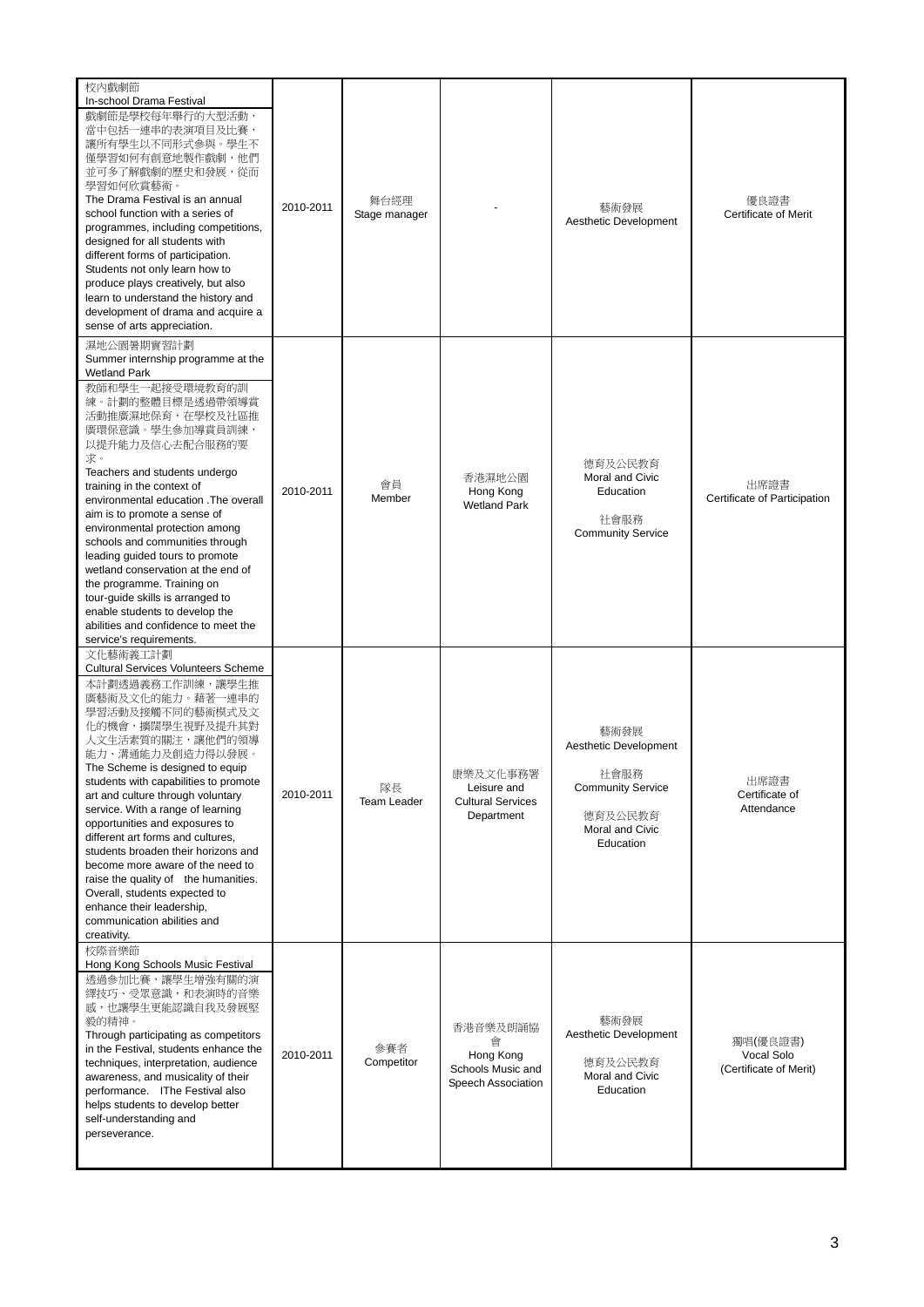| 探訪老人院<br>Visits to elderly homes<br>透過這項服務學習計劃,學生培育正<br>面的價值觀和態度,包括責任感、尊<br>重生命、承擔精神、同理心、愛心和<br>關心。提供服務前學生會接受訓練,<br>讓他們了解服務的意義,對老人院這<br>個新的學習環境有基本的認識,及應<br>該如何訂定學習目標。<br>Through this service learning<br>programme, students nurture<br>positive values and attitudes,<br>including responsibilities, respect for<br>life, commitment, empathy, love and<br>care. Pre-service training sessions<br>are provided to help students make<br>meaning of their service, acquire<br>basic understanding of the new<br>learning context at the elderly<br>homes, and set learning goals.                                            | 2010-2012 | 義工<br>Volunteer     | 香港明愛<br>Caritas - Hong<br>Kong | 社會服務<br><b>Community Service</b><br>德育及公民教育<br>Moral and Civic<br>Education<br>與工作有關的經驗<br>Career-related<br>Experiences | 社署義工服務獎勵計劃銅獎<br>Social Welfare Department's<br>Volunteer Award Scheme<br>(Bronze Award) |
|--------------------------------------------------------------------------------------------------------------------------------------------------------------------------------------------------------------------------------------------------------------------------------------------------------------------------------------------------------------------------------------------------------------------------------------------------------------------------------------------------------------------------------------------------------------------------------------------------------------------------------|-----------|---------------------|--------------------------------|--------------------------------------------------------------------------------------------------------------------------|-----------------------------------------------------------------------------------------|
| 圖書館管理員<br><b>Library Prefect</b><br>除了認識及協助學校圖書館運作,學<br>生學習如何對工作負責。透過提供經<br>常性的服務,學生可發展溝通技巧和<br>進一步明瞭服務學校的意義。<br>Besides understanding and offering<br>assistance in the operation of the<br>school library, students learn how to<br>be responsible for tasks under their<br>charge. Through regular service,<br>they also develop communication<br>skills and particularly the meaning of<br>serving the school.                                                                                                                                                                                                             | 2011-2012 | 圖書館管理員<br>Librarian |                                | 與工作有關的經驗<br>Career-related<br>Experiences<br>社會服務<br><b>Community Service</b>                                            |                                                                                         |
| 與工作有關的經驗講座<br>Talk on career-related experiences<br>講座於週會時段舉行。校友向高中同<br>學分享他們寶貴的工作經驗,高中同<br>學可就著其理想職業作出提問。透過<br>本活動,同學可了解不同行業的入職<br>要求,並對工作態度及與工作有關的<br>經驗有更多認識。<br>This sharing is arranged during the<br>assembly period. School alumni<br>share their precious working<br>experiences with senior form<br>students. Students could select their<br>desirable professions and make<br>personal enquiries on related areas.<br>Through this activity, apart from<br>knowing more about the entry<br>requirements of different industries,<br>students have more exposure in<br>work ethics and career-related<br>experiences. | 2011-2012 | 參加者<br>Participant  |                                | 與工作有關的經驗<br>Career-related<br>Experiences                                                                                | 職業初探報告<br>Report on "My desirable<br>profession"                                        |

\* 本部分除介紹相關的活動項目內容外,也可概略地述說學生透過參與該活動項目所發展得來的知識、共通能力、價值觀及態度。 Apart from explaining what the programme is about, the description also shows briefly what knowledge, generic skills, values and attitudes would be developed through the experience.

\*\*有需要時可提供 獎項 / 證書文憑 / 成就 作證明。

Evidence of awards/ certifications/ achievements listed is available for submission when required

備註:上表只展示了學生在高中階段主要的學習經歷,並不需要徹底地列出所有曾參與過的經歷。 Remarks: The above list, which does not mean to be exhaustive, merely illustrates the 'key' learning experiences acquired by the student throughout the senior secondary years.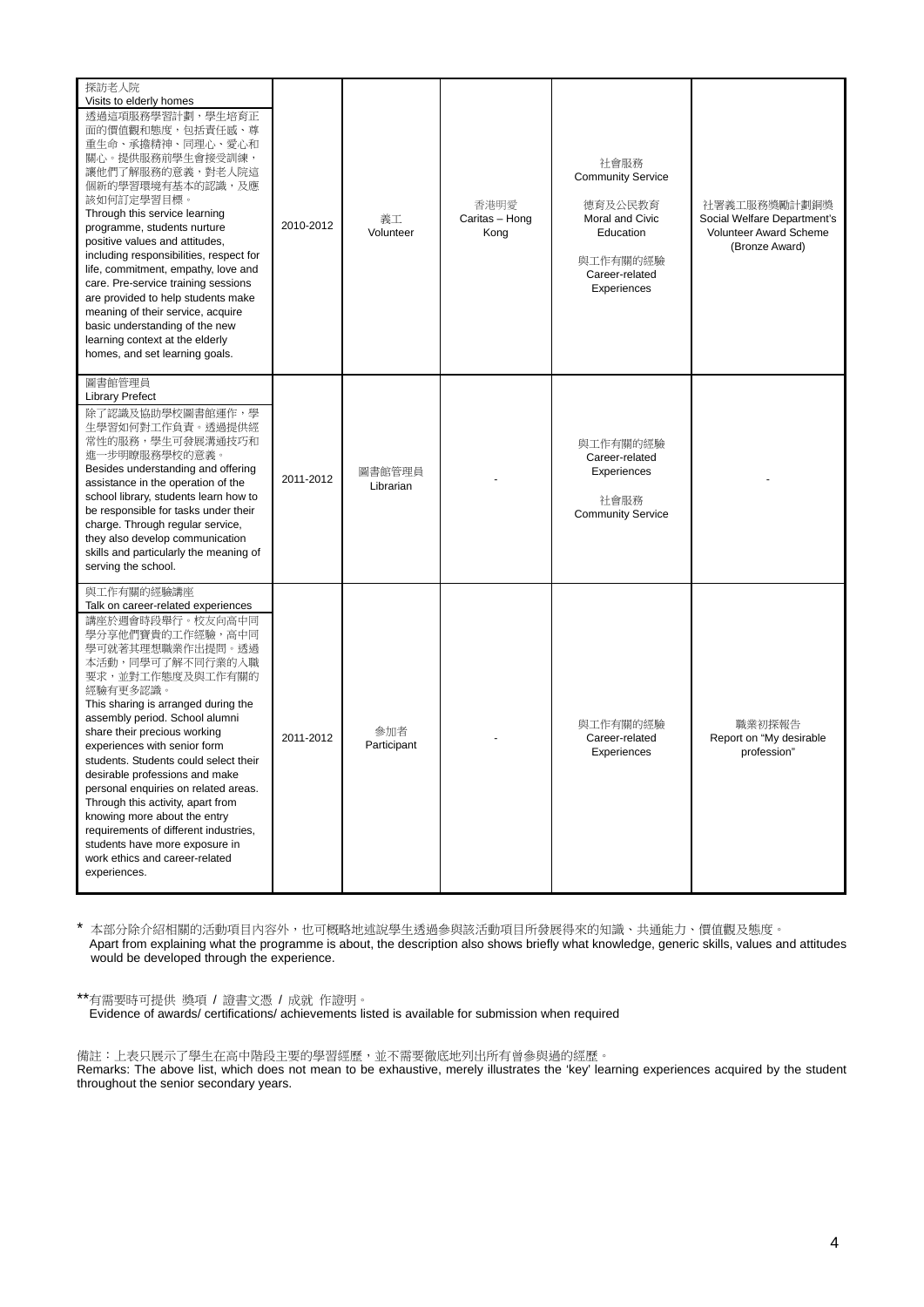## 校內頒發的主要獎項及成就 **List of Awards and Major Achievements Issued by the School**

| 年份<br>Year | 獎項及成就<br><b>Awards and Achievements</b>                        |
|------------|----------------------------------------------------------------|
| 2010       | 李氏數學獎<br>Mrs. Lee Mathematics Award                            |
| 2011       | 校內戲劇節(優良證書)<br>In-school Drama Festival (Certificate of Merit) |
| 2012       | 陸運會(跳高冠軍)<br>Sports Day (Champion in high jump)                |

### 校外的表現 **/** 獎項

**Performance / Awards Gained Outside School** 

學生可向學校提供一些在高中階段曾參與過而並非由學校舉辦的學習活動資料。學校不須確認學生的參與資 料。在有需要時,學生將會負責向相關人士提供適當證明。

備註 **Remarks** 

For learning programmes not organised by the school during the senior secondary education period, students may provide information to the school. It is not necessary for the school to validate such information. Students will be responsible for providing evidence to relevant people whenever requested.

| 活動項目(及簡介)<br>Programmes (with description)                                                                                                                                                                                                                  | 學年<br>School Year | 參與角色<br>Role of Participation | 主辦機構<br>Organisation                                         | 獎項 / 證書文憑 / 成就* (如有)<br>Awards / Certifications /<br>Achievements* (if any)      |
|-------------------------------------------------------------------------------------------------------------------------------------------------------------------------------------------------------------------------------------------------------------|-------------------|-------------------------------|--------------------------------------------------------------|----------------------------------------------------------------------------------|
| 英國皇家音樂學院鋼琴試<br>Associated Board of the Royal<br>Schools of Music, Piano Examination                                                                                                                                                                         |                   |                               | 香港考試及評核局                                                     | 英國皇家音樂學院, 八級鋼琴                                                                   |
| 英國皇家音樂學院聯合委員會術科考<br>試及樂理考試,為本港最為人熟悉的<br>音樂考試<br>The ABRSM examinations are the<br>most popular music examinations in<br>Hong Kong                                                                                                                           | 2010-2011         | 考生<br>Candidate               | Hong Kong<br>Examinations and<br><b>Assessment Authority</b> | Associated Board of the Royal<br>Schools of Music, Piano<br>Examination, Grade 8 |
| 雅思國際英語測試<br>International<br>English<br>Language<br><b>Testing System</b>                                                                                                                                                                                   |                   |                               |                                                              |                                                                                  |
| 雅思國際英語測試原則上是為母語並<br>非英語的人士,測定及認證英文能力<br>的考試。<br>The International English Language<br>Testing System has been developed<br>for non-native English speakers all<br>over the world in order to evaluate<br>and certify their English-language<br>proficiency. | 2011-2012         | 考生<br>Candidate               | English for<br>International<br>Opportunity                  | 達到英澳大學入學水平<br>Achieved UK and Australian<br>universities enrolment standard      |

\*有需要時可提供 獎項 / 證書文憑 / 成就 作證明

Evidence of awards/ certifications/ achievements listed is available for submission when required